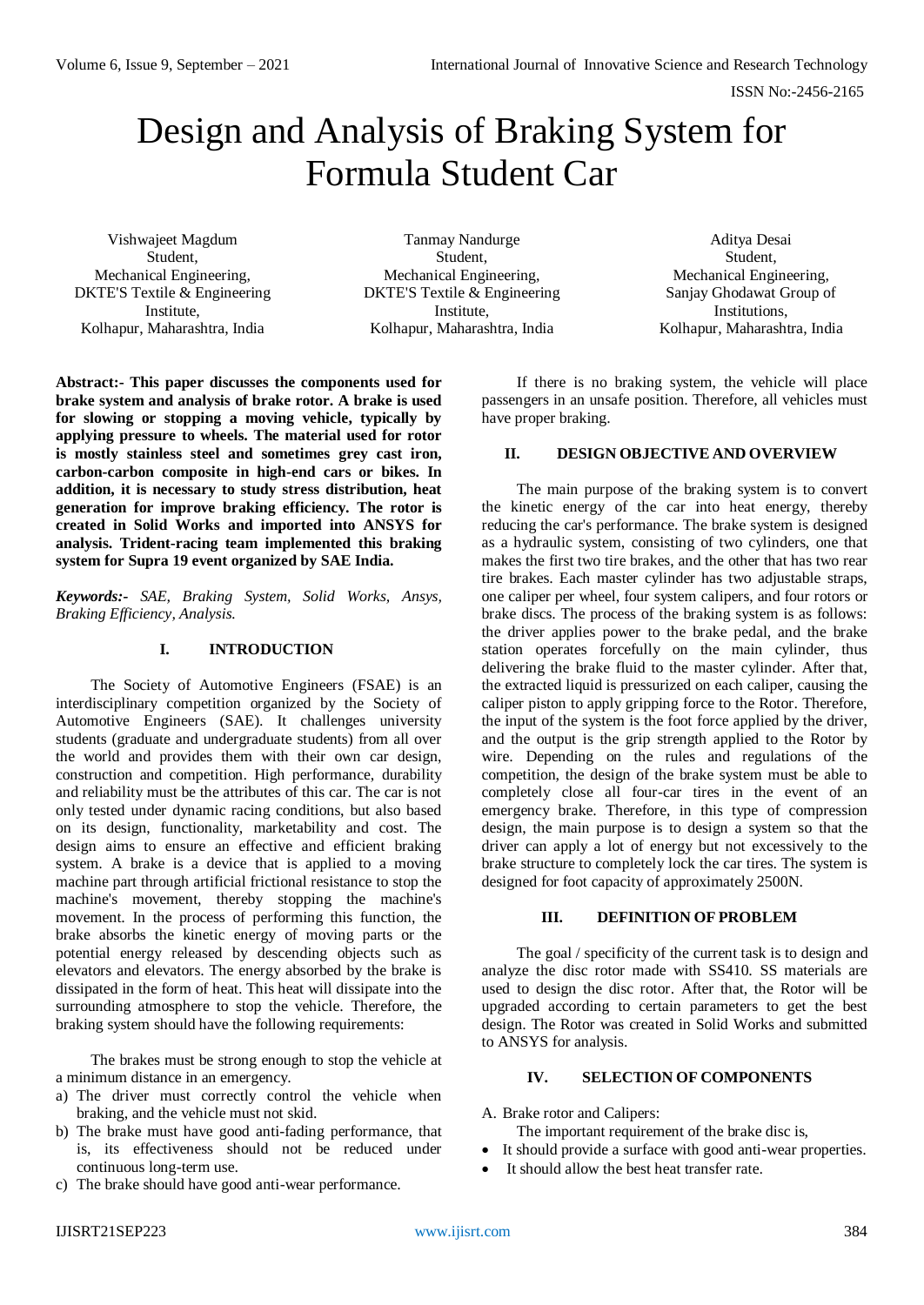- Each cycle of brake application generates heat, which must be dissipated to the atmosphere.
- Sufficient strength and minimal weight.
- It must be contained in the smallest space available.

It is helpful to choose a rotor that is as wide as possible. This is because the distribution of the same torque, as the size increases, the proper power decreases. Therefore, a Rotor with a diameter of 160 mm is preferred for a 10-inch rim. Rotor is attached to promote heat transfer. The size of the disc is 3mm.



Fig 1. Drilled Rotor Fig 2. Slotted Rotor

TABLE I . SPECIFICATION OF ROTOR

| <b>Material</b>  | <b>Stainless Steel 410</b> |
|------------------|----------------------------|
| Diameter         | $160 \text{ mm}$           |
| PCD              | 80 mm                      |
| <b>Thickness</b> | $3 \text{ mm}$             |

#### B. Master Cylinder:

Two master cylinders have been selected, to obtain two independent circuits for compression, and can be obtained with a single control of the brake base with a balance bar. It contains DOT3 as brake fluid. The circuit consists of solid pipes followed by flexible brake tubes connected to the drivers by Benjo bolts.

### C. Brake Pedal:

The base of the brake is mechanically made from 6061 aluminum plate with two cylinders. Its design can withstand the force of 2000N on a ladder. The ratio of the pedal is set to 6: 1.

#### **V. CALCULATIONS**

### **A. Stopping Distance:**

All calculations take into account an initial speed of 40 km/h and a final speed of 0 km/h. During braking, the weight will shift due to the increased load on the front axle.



Fig 3. FSAE Car Diagram [5]

By considering the moments of the rear and front wheels, we obtain the following respective dynamic load transfer equations,

$$
W_{\text{Front}} = W^{\frac{1}{2}} + \frac{h}{l} F_b
$$
;  $W_{\text{Rear}} = W^{\frac{1}{2}} - \frac{h}{l} F_b$ ;

The maximum braking force provided between the road and the tire is given by the following formula,

$$
F_{bmax} = \mu W = W\left(\frac{d}{g}\right)
$$

$$
F_{b(f)} = W_f\left(\frac{d}{g}\right) \; ; \quad F_{b(r)} = W_r\left(\frac{d}{g}\right)
$$

Where, W = Weight of the vehicle.  $F_b$  = Braking Force (total).

The Equations are for ideal condition where braking efficiency is 100% Braking Efficiency:

> 1 μ )

$$
\eta = \Bigl(\frac{d}{g}\Bigr) \times \Bigl(
$$

Now, consider braking efficiency = 85%

$$
\left(\frac{d}{g}\right) = 0.85\mu
$$

Hence, braking forces at axles are:

$$
F_{b(f)} = W_f \left(\frac{d}{g}\right) = 0.85\mu \times \left[W\frac{l_2}{l} + \frac{h}{l} 0.85\mu W\right]
$$

$$
F_{b(r)} = W_r \left(\frac{d}{g}\right) = 0.85\mu \times \left[W\frac{l_1}{l} - \frac{h}{l} 0.85\mu W\right]
$$

Considering the values,  $l= 1.565m$ ;

 $l_1 = 0.890$ m;

 $l_2 = 0.675m$ ;

 $h = 0.300$ m:

 $W = 270 \times 9.81 = 2648.7$  N

Coefficient of friction  $(\mu)$  depends on several factors. Let us assume its value = $\mu$ = 0.67.

$$
F_{b(f)} = 0.85\mu \times \left[W\frac{l_2}{l} + \frac{h}{l} 0.85\mu W\right]
$$

$$
F_{b(r)} = 0.85\mu \times \left[W\frac{l_1}{l} - \frac{h}{l} 0.85\mu W\right]
$$

$$
F_{b(f)} = 815.278 \text{ N}
$$
  
\n
$$
F_{b(r)} = 693.157 \text{ N}
$$
  
\n
$$
F_b = 0.85 \mu \text{W} = 1508.435 \text{ N}
$$

Percentage biases on front and rear wheel respectively are:  $\text{Kb}(f) = \frac{F_{\text{bf}}}{F}$  $\frac{F_{\text{bf}}}{F_{\text{b}}}$  = 0.540; Kb(r) =  $\frac{(F_{\text{br}})}{F_{\text{b}}}$  $\frac{F_{\rm br}}{F_{\rm b}} = 0.460$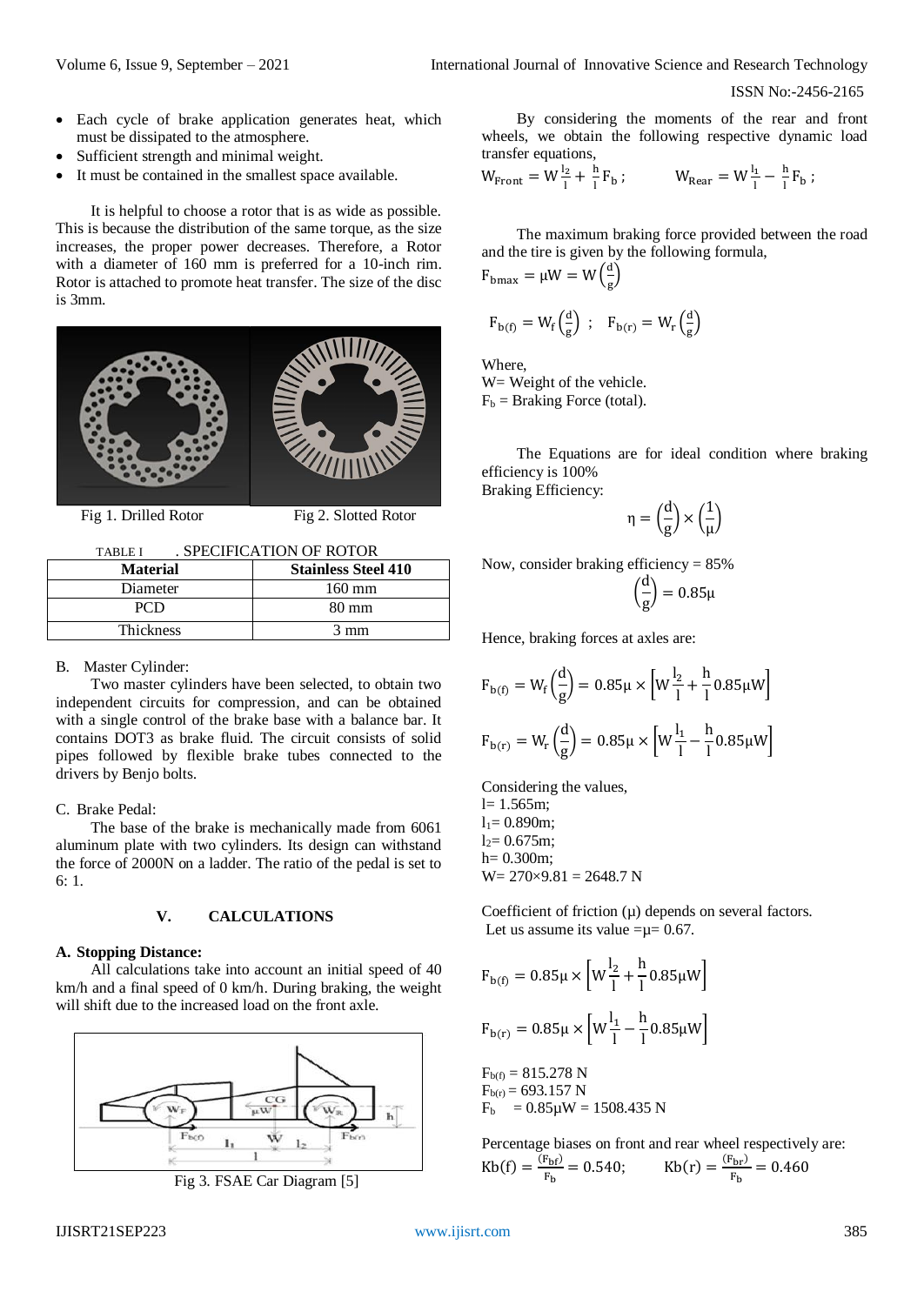Braking torques at front and rear wheels respectively are:

$$
T_F = \frac{F_{\text{bf}}}{2} \times R_{\text{wheel}} = 407.638 \times 0.165 = 67.260 \text{ Nm}
$$

$$
T_R = \frac{F_{\text{br}}}{2} \times R_{\text{wheel}} = 346.579 \times 0.165 = 57.186 \text{ Nm}
$$

Where,

 $R_{wheel} = 0.165$  m

a) Calculation for master cylinder:

Considering that, the driver applies pedal force  $(F_n)$ 250 N on a brake pedal having advantage 6:1 Force on the push rod of master cylinder =  $6 \times 250$  = 1500 N

The diameter of master cylinder is 19.08mm.

 $P_{area} = \left(\frac{\pi}{4}\right)$  $\frac{\text{4}}{4}$  × 19.08<sup>2</sup> = 285.9 mm<sup>2</sup> = 2.859 × 10<sup>-4</sup> m<sup>2</sup> Pressure in master cylinder = Force on the push rod of master cylinder<br>Area of victor (B Area of piston (Parea)

$$
= 5.246589 \times 10^6 \text{ Pa}
$$

$$
= 5.246 \text{ MPa}
$$

b) Calculation for Caliper:

The diameter of piston  $= 32$  mm

Force at calliper = Pressure in master cylinder $\times$  Area of piston Calliper × No. of pistons

$$
F_{\text{caliper}} = 5.246 \times 804.248 \times 2
$$
  

$$
F_{\text{caliper}} = 8438.170 \text{ N}
$$

Clamping Force  $= 2 \times$  force on caliper  $=16876.340$  N

c) Calculation for disc:

Let the co-efficient of friction between the disc and pad (μp) in the brake calliper be 0.3

 $F_{(friction)} = 2 \times \mu_p \times F_{caliper}.$  $= 2 \times 0.3 \times 8438.170$  $= 5062.902 N$ 

Also,

 $r_{\text{(effective)}} = \frac{r_1 + r_2}{2}$  $\frac{1+r_2}{2} = \frac{80+60}{2}$  $\frac{1}{2}$  = 70 mm = 0.070 m

#### Where,

 $r_1$  = Radius of circle formed by inner edge of friction pad.  $r_2$  = Radius of circle formed by outer edge of friction pad.

#### Now,

 $Torque = F_{(friction)} \times r_{(effective)}$  $= 5062.902 \times 0.070$  $= 354.403 Nm$ 

Therefore, the pedal power of 250N can provide enough torque of the brakes on all lock wheels.

The statistical reduction used in the calculation is a stable condition called MFDD (low rate of total reduction). It determines whether the car breaks down or not. In practice, it takes a while for system pressure to increase and a conflict to form. This is not the driver's response time, but the system's response time. If the calculation requires a distance stop or a reduction between stops, this delay should be considered. According to the calculation, a delay of 0.2 seconds.

$$
a_{ave} = \frac{v}{\left[\left(\frac{v}{a}\right) + 0.2g\right]}
$$
  
= 
$$
\frac{11.11}{\left[\left(\frac{11.11}{1}\right) + (0.2 \times 9.81)\right]}
$$
  
= 0.85

Where,

- $a<sub>ave</sub>$  = Average deceleration for the whole stop (g unit).
- $v = Test \text{ speed } (m/sec).$

 $a = Deceleration (MFDD) (g units).$ 

 $g =$  Acceleration due to gravity (m/sec<sup>2</sup>).

Stopping distance,

$$
s = \frac{v^2}{(2g \times a_{ave})} = \frac{(11.11)^2}{(2 \times 9.81) \times (0.85)} = 7.4 \text{ m}
$$
  
Where.

 $s =$ Stopping distance (m).

- $a<sub>ave</sub>$  = Average deceleration for the whole stop (g unit).
- $v = Test \text{ speed } (m/sec).$
- $g =$  Acceleration due to gravity (m/sec<sup>2</sup>).

#### **B. Thermal Considerations:**

Kinetic Energy is given by,  $KE = \frac{1}{2}$  $\frac{1}{2} \times M \times v^2 = \frac{270 \times (11.11)^2}{2}$  $\frac{11.11}{2}$  = 16663.33 J Where,  $KE =$ Kinetic energy (J).  $M = Total$  vehicle mass (Kg).  $v = Test$  speed (m/sec).

Now, Brake on time,

$$
t = \frac{v}{\alpha \times g} = \frac{11.11}{1 \times 9.81} = 1.133
$$
 sec  
Where,  
t = Brake on time (secs).

- $v = Test$  speed (m/sec).
- $a = Deceleration (g units).$
- $g =$  Acceleration due to gravity (m/sec<sup>2</sup>).

Now, Braking power is given by,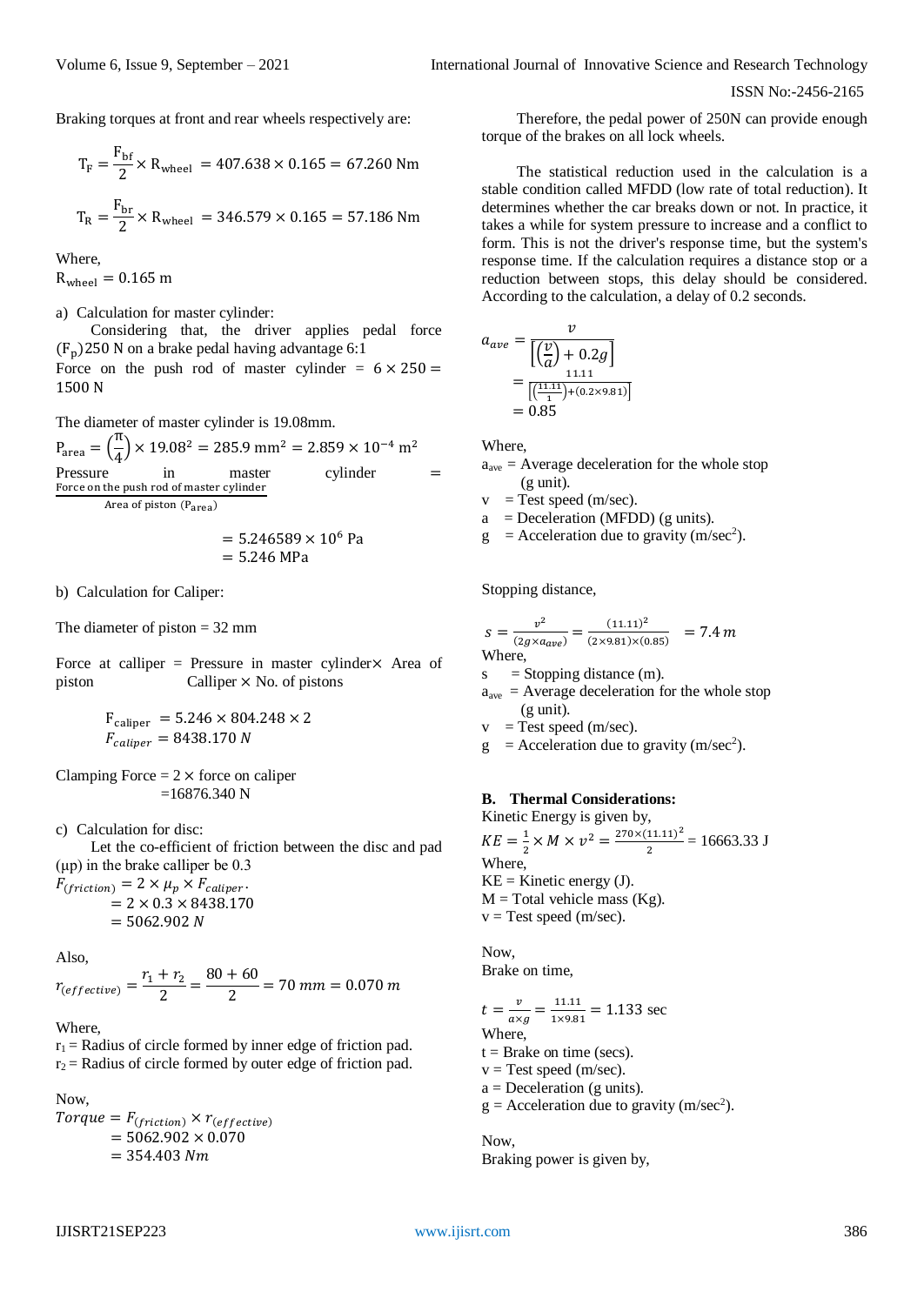ISSN No:-2456-2165

$$
BP = \frac{KE}{t} = \frac{16663.33}{1.133} = 14746.309 W
$$

Then,

Area = 
$$
\frac{\pi(D^2 - d^2)}{4} = 0.002199 \, m^2
$$

Where,  $D = Disc$  useable outside diameter (m).  $d = Disc$  useable inside diameter (m).

Now,

We know that, Heat flux is given by,  $q$  $BP$ **Area**  $\frac{14746.309}{113.682}$  = 67,05,915.8708 W/m<sup>2</sup>

Film Co-efficient,

$$
P_r = \frac{C_p \times \mu_v}{k} = \frac{1007 \times 1.983 \times 10^{-5}}{0.024} = 0.832034
$$

Where,

 $C_p$  = Specific heat of air at constant pressure.

 $\mu_v$  = Dynamic viscosity of air.

 $k =$ Thermal Conductivity of air.

### Now,

 $Re =$  $V \times x$  $\frac{dx}{dt} = \frac{11.11 \times 2 \times \pi \times 0.080}{2 \times 10^{-5}} = 296676.302.$ Where,  $V =$  Velocity of air = 40kmph = 11.11 m/s x = Distance travelled by air =  $2\pi r = 2\pi 0.080$  $r =$  radius of disc = 80mm = 0.080m

 $v =$  kinematic viscosity =  $2 \times 10^{-5}$  m<sup>2</sup>/s

Film heat transfer coefficient,  $h = 0.04 \times \frac{K_a}{R}$ 

 $\frac{\kappa_a}{D_o}$  × Re<sup>0.8</sup> = 148581.8089 W/m<sup>2</sup>K Where,

Re = Reynolds number.  $K_a$  = Thermal conductivity of material.  $D_0$  = Outer diameter of disc.

# **VI. FINITE ELEMENT ANALYSIS**

### **A. Static structural analysis:**

In this project, structural and thermal analysis of two disc rotors, i.e., drilled disc rotor and a slotted disc rotor are performed to compare the results and derive inferences and conclusions. However, the same methodology followed for the analysis of both the rotor.Steady state thermal analysis coupled with static structural analysis was performed in Ansys 19. The CAD model of rotor was created in Solidworks 2019 then was exported for analysis.



Fig 4. Total Deformation in Drilled Disc Rotor



Fig 5. Equivalent Stress in Drilled Disc Rotor



Fig 6. Equivalent Strain in Drilled Disc Rotor



Fig 7. Safety Factor in Drilled Disc Rotor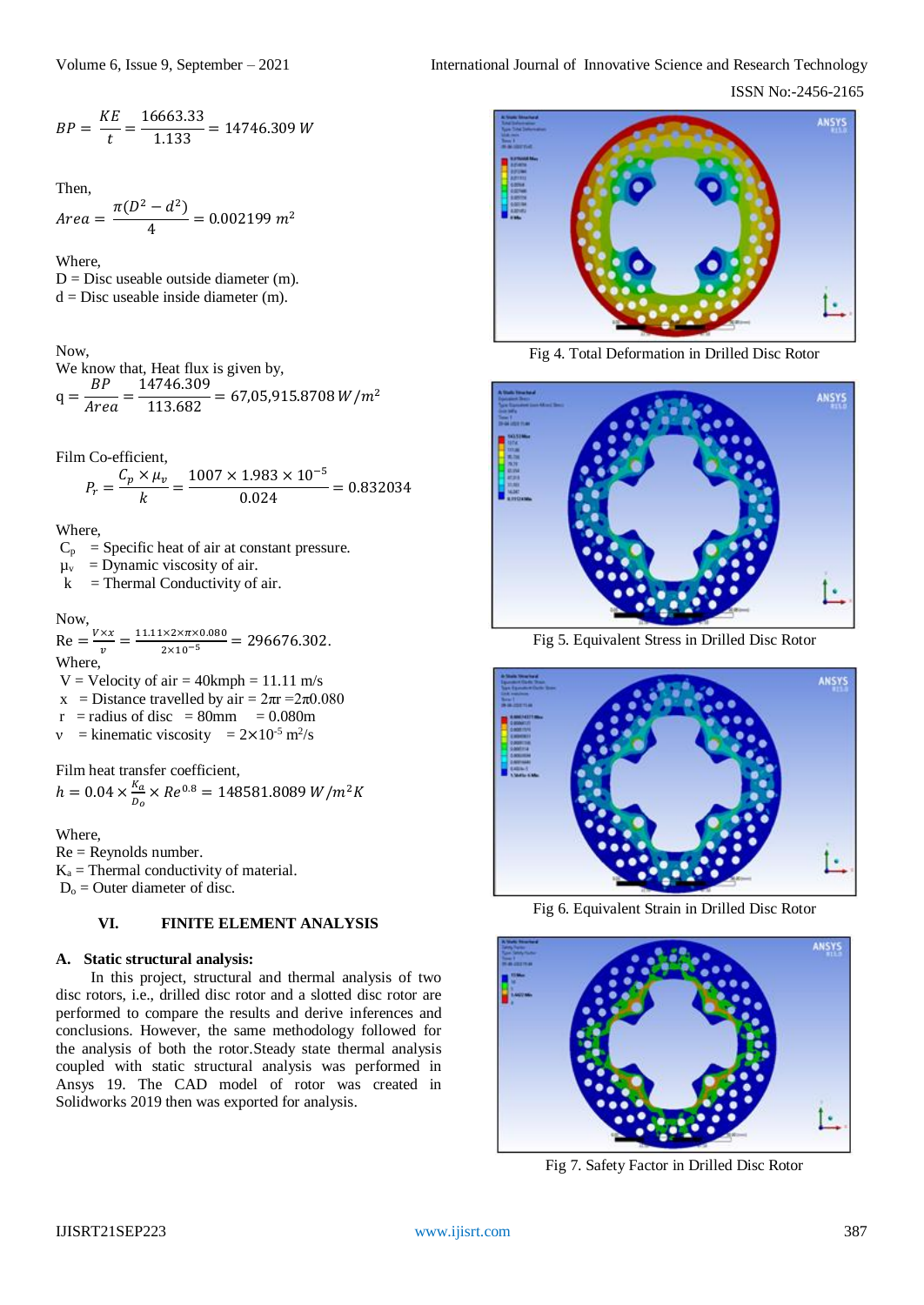ISSN No:-2456-2165

| Object<br><b>Name</b> | <b>Total</b><br><b>Deformation</b> | Equivalent<br><b>Stress</b> | Equivalent<br>Elastic<br><b>Strain</b> | Safety<br>Factor |
|-----------------------|------------------------------------|-----------------------------|----------------------------------------|------------------|
| Minimum               | 0. mm                              | 0 11 124<br>MPa             | 1.5641e-006<br>mm/mm                   |                  |
| Maximum               | 1.6668e-002<br>mm                  | 143.53 MPa                  | 7.4371e004<br>mm/mm                    |                  |

TABLE II. RESULTS FOR STATIC STRUCTURAL ANALYSIS FOR DRILLED DISC ROTOR



Fig 8.Total Deformation in Slotted Disc Rotor



Fig 9. Equivalent Stress in Slotted Disc Rotor



Fig 10. Equivalent Strain in Slotted Disc Rotor



Fig 11. Safety Factor in Slotted Disc Rotor

| Object<br>Name                                            | <b>Total</b><br><b>Deformation</b> | Equivalent<br><b>Stress</b> | Equivalent<br><b>Elastic</b><br><b>Strain</b> | Safety<br>Factor |
|-----------------------------------------------------------|------------------------------------|-----------------------------|-----------------------------------------------|------------------|
| Minimum                                                   | 0. mm                              | 1209<br>MPa                 | 9.4916e00<br>mm/mm                            |                  |
| Maximum                                                   | 2.7101e-002<br>mm                  | 148.76 MPa                  | 7.7078e-004<br>mm/mm                          |                  |
| T A DI E HI<br>пени<br>EOD STATIC STDLICTUD AL<br>TС<br>D |                                    |                             |                                               |                  |

TABLE III. RESULTS FOR STATIC STRUCTURAL ANALYSIS FOR DRILLED DISC ROTOR

# **B. Transient Thermal Analysis:**

Temperature changes in rotor geometry are calculated and analyzed here. As the brakes are applied to the disc brake rotor of the car, the friction will produce heat, so the temperature generated must be driven and spread across the cross section of the disc rotor. Braking conditions are very difficult, so a hot analysis should be done. Temporary thermal analysis determines the distribution of temperature under conditions of high load.



Fig 12. Temperature distribution in Drilled Disc Rotor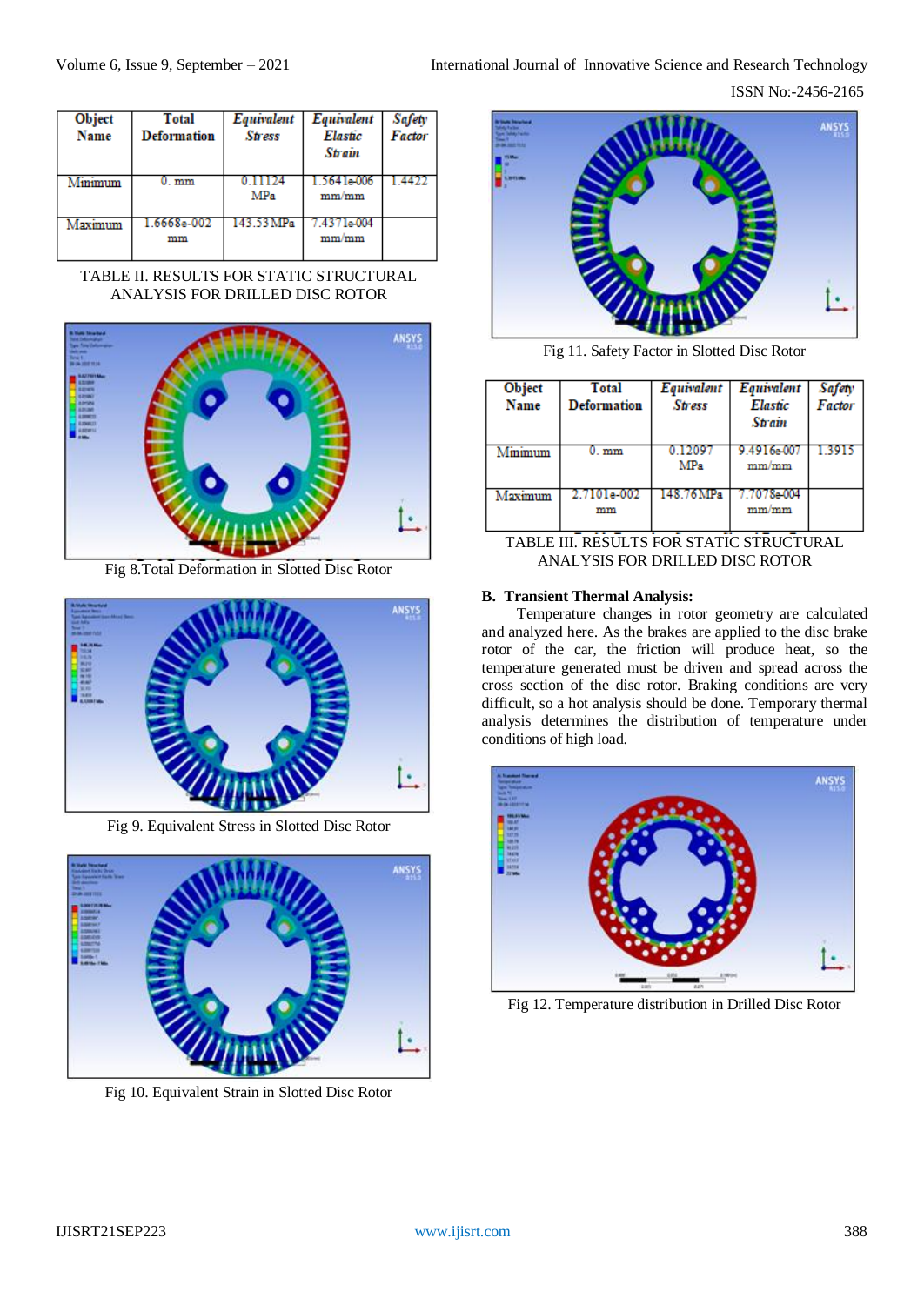

Fig 13. Total heat flux in Drilled Disc Rotor

| Object<br><b>Name</b> | Temperature<br>distribution | <b>Total heat flux</b>        |
|-----------------------|-----------------------------|-------------------------------|
| Minimum               |                             | 1.4739e-010 W/mm <del>*</del> |
| Maximum               | 180 03 °C.                  | $0.57933$ W/mm <sup>2</sup>   |

TABLE IV. RESULTS FOR TRANSIENT THERMAL ANALYSIS FOR DRILLED DISC ROTOR



Fig 14. Temperature distribution in Slotted Disc Rotor



Fig 15. Total heat flux in Slotted Disc Rotor

|                           | Drilled disc rotor |               | <b>Slotted disc rotor</b> |               |
|---------------------------|--------------------|---------------|---------------------------|---------------|
|                           | <b>Minimu</b>      | <b>Maximu</b> | Minimu                    | <b>Maximu</b> |
|                           | m                  | m             | m                         | m             |
| <b>Total</b>              | ٥                  |               | ٥                         |               |
| <b>Deformation</b>        |                    | 1.6668e-002   |                           | 2.7101e-002   |
| (mm)                      |                    |               |                           |               |
| Equivalent                | 0.11124            | 143.53        | 0.12097                   | 148.76        |
| Stress (MPa)              |                    |               |                           |               |
| Equivalent                | 1.5641e-006        | 7.4371e-004   | 9.4916e-007               | 7.7078e-004   |
| <b>Elastic</b>            |                    |               |                           |               |
| Strain(mm/m               |                    |               |                           |               |
| m)                        |                    |               |                           |               |
|                           |                    |               |                           |               |
| Temperature               | 22                 | 180.03        | 22                        | 186.11        |
| (°C)                      |                    |               |                           |               |
| <b>Total Heat</b>         | 1.4739e-010        | 0.57933       | 5.317e-008                | 0.64329       |
| Flux (W/mm <sup>2</sup> ) |                    |               |                           |               |

TABLE V. RESULTS FOR TRANSIENT THERMAL ANALYSIS FOR DRILLED DISC ROTOR

### **VII. CONCLUSION**

A rotated and molded disk rotor with a diameter of 160 mm and a diameter of 3 mm is made using computer-assisted software Solidworks and analyzed in ANSYS analysis software. Table VI summarizes the observations of this calculated analysis. Based on research and results, it can be seen that the rotor used and the molded rotor are safe for construction, as the total pressure is within the range of the SS 410 material. Used with a rotating rotor are 0.027101 mm and 0.016668 mm, respectively. The temperature change and temperature of the two rotors are almost the same, but with the molded rotor, the total temperature and total ambient temperature is very small due to the increase in the thermal conductivity during braking due to drilling.

| <b>Object Name</b> | Temperature<br>distribution | <b>Total heat flux</b>       |
|--------------------|-----------------------------|------------------------------|
| Minimum            | 22 °C                       | 5.317e-008 W/mm <sup>2</sup> |
| Maximum            | 186.11 °C                   | $0.64329$ W/mm <sup>2</sup>  |

TABLE VI. RESULT SUMMARY

As a result and inclination, it is not bad that a drilled rotor has better performance than a slotted rotor due to reduced pressure, stiffness, total twisting and thermal stability. Therefore, drilled rotors are often used in more efficient vehicles such as sports cars, ATVs and UTVs. However, drilled rotors are usually weak and sometimes difficult to produce. Therefore, standard streetcars prefer solid rotor.

#### **VIII. FUTURE SCOPE**

After construction and analysis are completed, as indicated in this report, there is always room for improvement and improvement of the project based on existing results. The design can be further developed and refined to reduce total pressure, modification and temperature changes. Because of continued design efficiency, excellent design can be achieved depending on the size change and actual use.